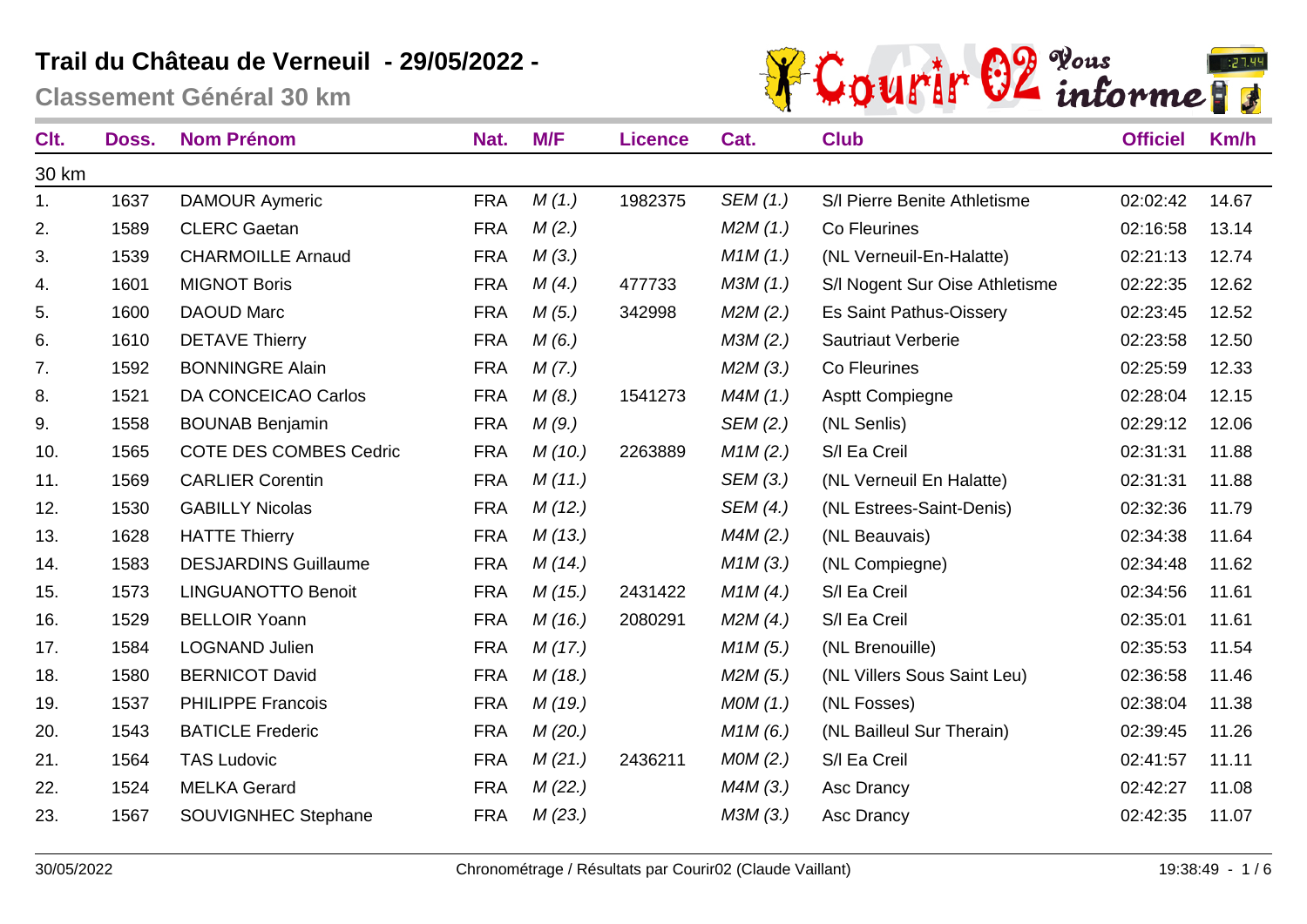

| Clt. | Doss. | <b>Nom Prénom</b>            | Nat.       | M/F    | <b>Licence</b> | Cat.      | <b>Club</b>                        | <b>Officiel</b> | Km/h  |
|------|-------|------------------------------|------------|--------|----------------|-----------|------------------------------------|-----------------|-------|
| 24.  | 1612  | <b>COUBLE Andre</b>          | <b>FRA</b> | M(24)  | 457704         | M5M(1.)   | <b>Auvers Athletisme</b>           | 02:43:15        | 11.02 |
| 25.  | 1525  | DF TAVARES David             | <b>FRA</b> | M(25.) |                | M1M(7.)   | (NL Ermenonville)                  | 02:45:52        | 10.85 |
| 26.  | 1528  | <b>LOMBION Jimmy</b>         | <b>FRA</b> | M(26.) |                | M2M(6.)   | (NL Vemars)                        | 02:45:52        | 10.85 |
| 27.  | 1591  | LE VAGUERESSE Eric           | <b>FRA</b> | M(27.) |                | M3M(4.)   | Co Fleurines                       | 02:46:12        | 10.83 |
| 28.  | 1556  | <b>GOBBA Cyril</b>           | <b>FRA</b> | M(28.) |                | M3M (5.)  | Gost                               | 02:46:14        | 10.82 |
| 29.  | 1617  | <b>HANART Norman</b>         | <b>FRA</b> | M(29.) |                | M2M(7.)   | Vert                               | 02:47:47        | 10.72 |
| 30.  | 1596  | <b>CUBIZOLLES Christelle</b> | <b>FRA</b> | F(1.)  |                | M1F(1.)   | (NL Nangis)                        | 02:47:50        | 10.72 |
| 31.  | 1635  | <b>FERRAND Cyrille</b>       | <b>FRA</b> | M(30.) | 2008074        | M2M(8.)   | Club Municipal Dorville de Louvres | 02:47:53        | 10.72 |
| 32.  | 1621  | <b>LEFEBVRE Antoine</b>      | <b>FRA</b> | M(31.) | 1485872        | M1M(8.)   | Ac Clermont-Sur-Oise               | 02:47:55        | 10.72 |
| 33.  | 1544  | <b>COLPIN Jean Noel</b>      | <b>FRA</b> | M(32.) |                | M2M(9.)   | (NL Bulles)                        | 02:48:40        | 10.67 |
| 34.  | 1511  | <b>DEMARLY Martial</b>       | <b>FRA</b> | M(33.) |                | M2M (10.) | Arkema                             | 02:50:44        | 10.54 |
| 35.  | 1623  | <b>MANSARD Eric</b>          | <b>FRA</b> | M(34.) |                | M4M(4.)   | <b>Nrc</b>                         | 02:51:39        | 10.48 |
| 36.  | 1574  | <b>PINTE Charles</b>         | <b>FRA</b> | M(35.) |                | M1M(9.)   | (NL Boran Sur Oise)                | 02:52:16        | 10.44 |
| 37.  | 1502  | <b>HERVE Vincent</b>         | <b>FRA</b> | M(36.) |                | M1M(10.)  | (NL Gouvieux)                      | 02:52:17        | 10.44 |
| 38.  | 1547  | <b>LAPERCHE Julien</b>       | <b>FRA</b> | M(37.) |                | M1M(11.)  | (NL Courdimanche)                  | 02:52:18        | 10.44 |
| 39.  | 1546  | FERREIRA Joachim             | <b>FRA</b> | M(38.) |                | MOM(3.)   | (NL Dunkerque)                     | 02:52:49        | 10.41 |
| 40.  | 1578  | <b>FOUQUE Jessy</b>          | <b>FRA</b> | M(39.) |                | SEM (5.)  | (NL Coudekerque Branche)           | 02:53:24        | 10.38 |
| 41.  | 1554  | <b>LEJEUNE Romain</b>        | <b>FRA</b> | M(40.) | 381146         | SEM (6.)  | Les Runners Du 60                  | 02:53:31        | 10.37 |
| 42.  | 1535  | <b>PACE Marine</b>           | <b>FRA</b> | F(2.)  |                | MOF(1.)   | Rajasport                          | 02:53:50        | 10.35 |
| 43.  | 1510  | <b>SOSNIAK Antoine</b>       | <b>FRA</b> | M(41.) |                | SEM (7.)  | (NL Nointel)                       | 02:55:08        | 10.27 |
| 44.  | 1534  | <b>VERDURMEN Cyrille</b>     | <b>FRA</b> | M(42.) |                | MOM(4.)   | Get60 Clairoix                     | 02:55:32        | 10.25 |
| 45.  | 1605  | <b>ZECH Philippe</b>         | <b>FRA</b> | M(43.) |                | M3M(6.)   | Feux Follets de Bernes             | 02:55:34        | 10.25 |
| 46.  | 1624  | <b>LEFEBVRE Gregory</b>      | <b>FRA</b> | M(44)  | 2277792        | M2M(11.)  | S/I Ea Creil                       | 02:55:36        | 10.25 |
| 47.  | 1562  | <b>ECHELARD Fabrice</b>      | <b>FRA</b> | M(45.) |                | M1M(12.)  | (NL Maisons Alfort)                | 02:56:14        | 10.21 |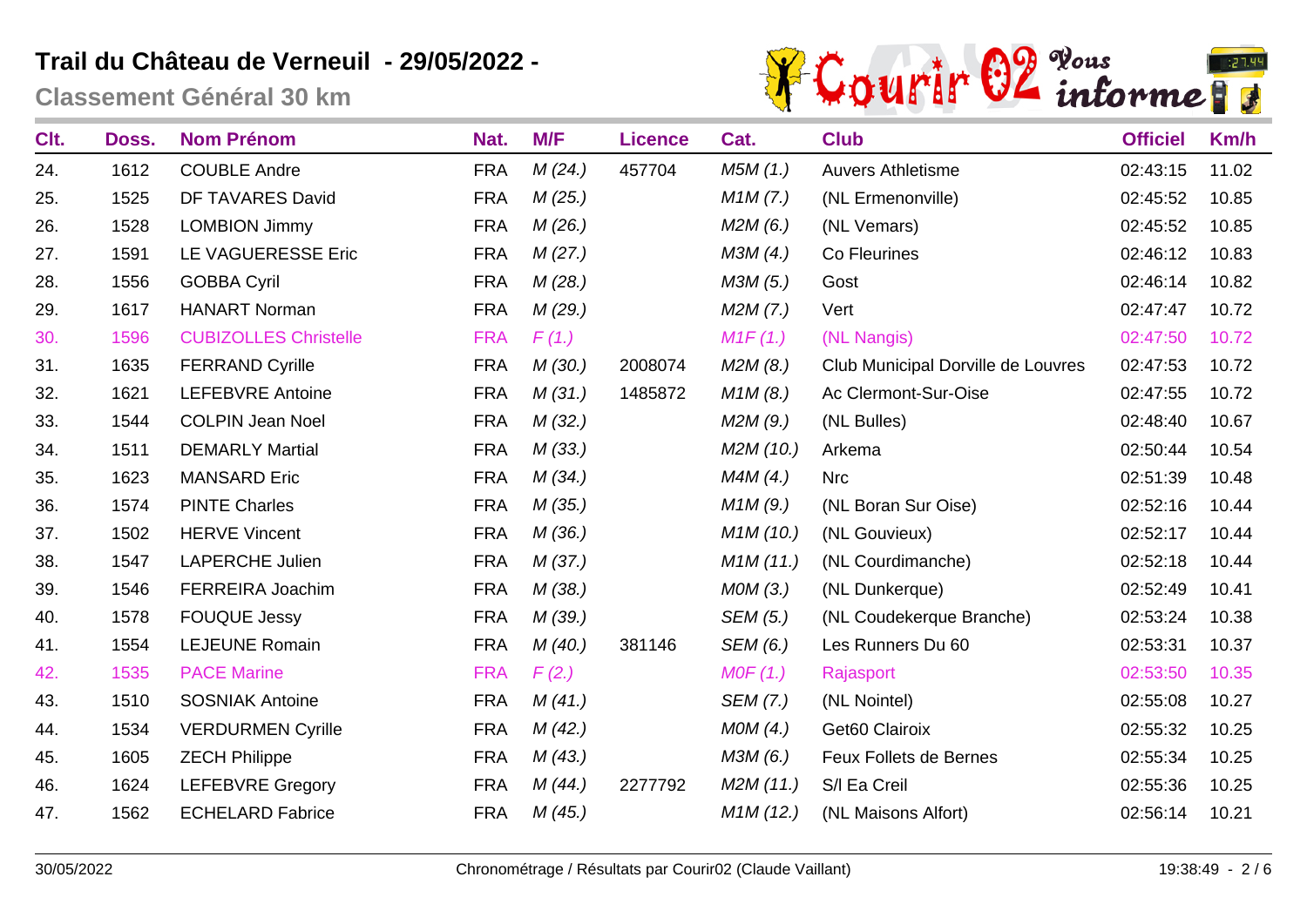

| Clt. | Doss. | <b>Nom Prénom</b>               | Nat.       | M/F    | <b>Licence</b> | Cat.      | <b>Club</b>                               | <b>Officiel</b> | Km/h  |
|------|-------|---------------------------------|------------|--------|----------------|-----------|-------------------------------------------|-----------------|-------|
| 48.  | 1633  | <b>MATHOUT Franck</b>           | <b>FRA</b> | M(46.) | 2146040        | M2M(12.)  | Club Municipal Dorville de Louvres        | 02:56:20        | 10.20 |
| 49.  | 1512  | <b>COCAUD Christophe</b>        | <b>FRA</b> | M(47.) | 1990539        | M2M (13.) | <b>Association Sportive D'hsbc France</b> | 02:56:21        | 10.20 |
| 50.  | 1586  | <b>BERTHE Jocelyn</b>           | <b>FRA</b> | M(48.) | 1870312        | M4M (5.)  | Livry Gargan Athletisme                   | 02:56:23        | 10.20 |
| 51.  | 1632  | <b>CABARET Nicolas</b>          | <b>FRA</b> | M(49.) |                | M2M (14.) | (NL Mogneville)                           | 02:56:31        | 10.19 |
| 52.  | 1545  | <b>MAILLARD Emmanuelle</b>      | <b>FRA</b> | F(3.)  |                | MOF(2.)   | Team Du Chateau de Verneuil               | 02:56:54        | 10.17 |
| 53.  | 1588  | <b>SEHIER Nicolas</b>           | <b>FRA</b> | M(50.) |                | M2M (15.) | Co Fleurines                              | 02:56:59        | 10.17 |
| 54.  | 1618  | <b>COLONNA Marc Antoine</b>     | <b>FRA</b> | M(51.) |                | MOM(5.)   | Can Alegria Pros                          | 02:57:11        | 10.15 |
| 55.  | 1582  | <b>MEROUANE Ahssen</b>          | <b>FRA</b> | M(52.) | 2179050        | M2M (16.) | Us Ezanville-Ecouen                       | 02:57:14        | 10.15 |
| 56.  | 1560  | PICCINI Benjamin                | <b>FRA</b> | M(53.) |                | MOM(6.)   | <b>Raid Nature Butry</b>                  | 02:58:09        | 10.10 |
| 57.  | 1595  | <b>BOUTILLIER Jean Philippe</b> | <b>FRA</b> | M(54)  |                | M4M(6.)   | Serialtraileurs                           | 02:58:12        | 10.10 |
| 58.  | 1616  | <b>MARIE Emmanuel</b>           | <b>FRA</b> | M(55.) |                | M4M (7.)  | Serialtraileurs                           | 02:58:12        | 10.10 |
| 59.  | 1599  | <b>DUTITRE David</b>            | <b>FRA</b> | M(56.) |                | M3M (7.)  | Serialtraileurs                           | 02:58:12        | 10.10 |
| 60.  | 1568  | <b>VACAVANT Cyrille</b>         | <b>FRA</b> | M(57.) |                | M1M(13.)  | (NL Boran Sur Oise)                       | 02:59:00        | 10.05 |
| 61.  | 1611  | <b>PRIN Fabien</b>              | <b>FRA</b> | M(58.) |                | M3M (8.)  | (NL Presles)                              | 02:59:18        | 10.03 |
| 62.  | 1625  | <b>VIEUILLE Stephane</b>        | <b>FRA</b> | M(59.) |                | M3M (9.)  | (NL Le Perreux Sur Marne)                 | 02:59:25        | 10.03 |
| 63.  | 1518  | <b>LALLEMAND Christophe</b>     | <b>FRA</b> | M(60.) |                | M1M(14.)  | Le Gost                                   | 02:59:52        | 10.00 |
| 64.  | 1575  | <b>MARCHAND Eric</b>            | <b>FRA</b> | M(61.) |                | M3M (10.) | (NL Sannois)                              | 03:00:55        | 09.94 |
| 65.  | 1519  | <b>BRUNOOGHE Sandra</b>         | <b>FRA</b> | F(4.)  | 2295706        | M2F(1.)   | S/I Vga Compiegne                         | 03:03:06        | 09.83 |
| 66.  | 1581  | <b>VIGNY Johnny</b>             | <b>FRA</b> | M(62.) |                | SEM (8.)  | As Verberie                               | 03:03:08        | 09.82 |
| 67.  | 1626  | <b>LECONTE Jean-Philippe</b>    | <b>FRA</b> | M(63.) |                | M3M (11.) | (NL Vincy Manoeuvre)                      | 03:04:02        | 09.78 |
| 68.  | 1550  | <b>TRABLY Emmanuel</b>          | <b>FRA</b> | M(64)  |                | M6M (1.)  | (NL Fontenay Sous Bois)                   | 03:05:33        | 09.70 |
| 69.  | 1609  | <b>CORETTE Benedicte</b>        | <b>FRA</b> | F(5.)  | 1928516        | M3F(1.)   | <b>Course A Pied Beauvais Oise</b>        | 03:06:31        | 09.65 |
| 70.  | 1520  | <b>MIGNOT Michael</b>           | <b>FRA</b> | M(65.) |                | M2M (17.) | Gost                                      | 03:06:59        | 09.62 |
| 71.  | 1526  | <b>BREIL Jerome</b>             | <b>FRA</b> | M(66.) |                | M4M(8.)   | (NL Oroer)                                | 03:07:49        | 09.58 |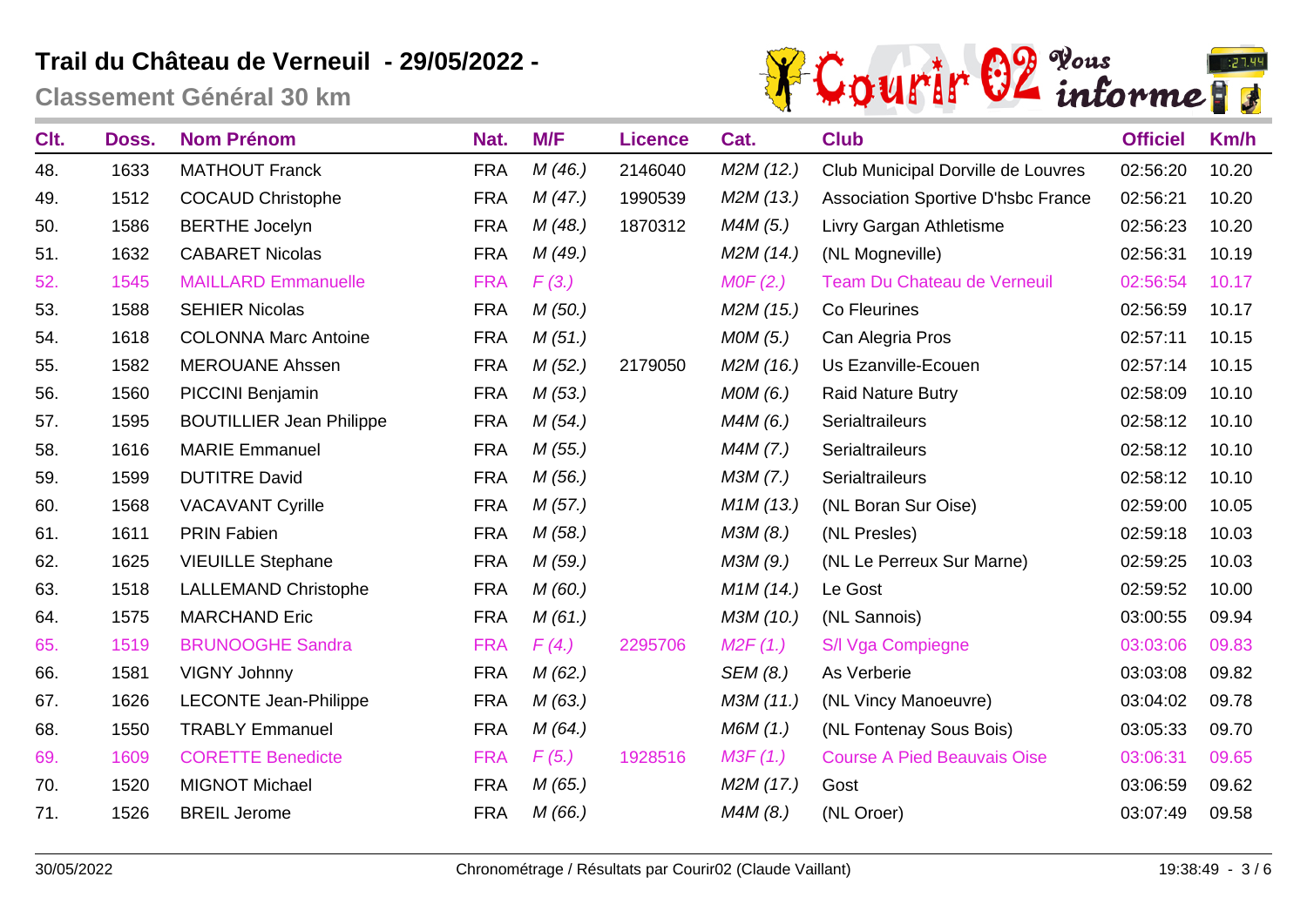

| Clt. | Doss. | <b>Nom Prénom</b>              | Nat.       | M/F    | <b>Licence</b> | Cat.      | <b>Club</b>                        | <b>Officiel</b> | Km/h  |
|------|-------|--------------------------------|------------|--------|----------------|-----------|------------------------------------|-----------------|-------|
| 72.  | 1570  | <b>CARLIER Eric</b>            | <b>FRA</b> | M(67.) |                | M3M (12.) | (NL Verneuil En Halatte)           | 03:08:18        | 09.55 |
| 73.  | 1593  | <b>DUMONT Serge</b>            | <b>FRA</b> | M(68.) |                | M3M (13.) | Co Fleurines                       | 03:08:44        | 09.53 |
| 74.  | 1630  | <b>DJABRI Marc</b>             | <b>FRA</b> | M(69.) |                | M3M (14.) | (NL Le Raincy)                     | 03:08:48        | 09.53 |
| 75.  | 1571  | <b>LUGAN Thomas</b>            | <b>FRA</b> | M(70.) |                | M4M(9.)   | Vitagv                             | 03:08:50        | 09.53 |
| 76.  | 1604  | <b>MEUNIER Samuel</b>          | <b>FRA</b> | M(71.) |                | M2M (18.) | Efsra                              | 03:09:49        | 09.48 |
| 77.  | 1501  | LACHEVRE-COSTECALDE Regis      | <b>FRA</b> | M(72.) | 2141870        | M3M (15.) | Club Municipal Dorville de Louvres | 03:11:32        | 09.39 |
| 78.  | 1639  | <b>GHANEM M'hamed</b>          | <b>FRA</b> | M(73.) | 2202448        | M1M(15.)  | Ga Noisy Le Grand                  | 03:11:55        | 09.37 |
| 79.  | 1563  | <b>COQUEREL Olivier</b>        | <b>FRA</b> | M(74)  |                | M2M (19.) | (NL Catenoy)                       | 03:12:16        | 09.36 |
| 80.  | 1522  | <b>BUFFIERES Eric</b>          | <b>FRA</b> | M(75.) |                | M5M(2.)   | Asc Drancy                         | 03:12:20        | 09.35 |
| 81.  | 1536  | <b>BATICLE Christophe</b>      | <b>FRA</b> | M(76.) |                | M1M(16.)  | (NL Ferrieres)                     | 03:12:34        | 09.34 |
| 82.  | 1557  | <b>SCHERFILS Anthony</b>       | <b>FRA</b> | M(77.) |                | MOM(7.)   | Actemium                           | 03:13:42        | 09.29 |
| 83.  | 1506  | <b>PICOT David</b>             | <b>FRA</b> | M(78.) |                | MOM(8.)   | Arkema                             | 03:13:42        | 09.29 |
| 84.  | 1566  | <b>KREMER Steve</b>            | <b>FRA</b> | M(79.) |                | M2M (20.) | (NL Pontpoint)                     | 03:13:45        | 09.29 |
| 85.  | 1555  | <b>CHAUVEL Sebastien</b>       | <b>FRA</b> | M(80.) |                | M3M (16.) | Les Aigles de Gouvieux             | 03:14:20        | 09.26 |
| 86.  | 1517  | DE SOUSA PINTO Mario           | <b>FRA</b> | M(81.) |                | M1M(17.)  | (NL Rivecourt)                     | 03:14:47        | 09.24 |
| 87.  | 1541  | <b>CHAPUIS Caroline</b>        | <b>FRA</b> | F(6.)  | 1954547        | M2F(2.)   | <b>Us Bazas</b>                    | 03:16:16        | 09.17 |
| 88.  | 1509  | LE CORVAISIER Yohann           | <b>FRA</b> | M(82.) |                | MOM(9.)   | (NL Verneuil-En-Halatte)           | 03:16:28        | 09.16 |
| 89.  | 1540  | <b>ESQUIVEL Brigitte</b>       | <b>FRA</b> | F(7.)  | 2348844        | M2F(3.)   | S/I Avia Club Athletisme           | 03:16:40        | 09.15 |
| 90.  | 1602  | <b>REYNAUD PRIOR Charlotte</b> | <b>FRA</b> | F(8.)  | 1689605        | M2F(4.)   | <b>Efsra</b>                       | 03:17:05        | 09.13 |
| 91.  | 1627  | <b>FLEURY Patrick</b>          | <b>FRA</b> | M(83.) |                | M4M (10.) | Les Runners Du 60                  | 03:17:12        | 09.12 |
| 92.  | 1594  | <b>PELLETIER Jerome</b>        | <b>FRA</b> | M(84)  |                | M2M(21.)  | Run, Beers And Fun.                | 03:17:26        | 09.11 |
| 93.  | 1579  | <b>DELAHERCHE Luc</b>          | <b>FRA</b> | M(85.) |                | M3M (17.) | Run, Beers And Fun.                | 03:17:27        | 09.11 |
| 94.  | 1561  | <b>XAVIER Sandra</b>           | <b>FRA</b> | F(9.)  | 2267370        | M2F(5.)   | <b>Us Crepy-En-Valois</b>          | 03:17:49        | 09.09 |
| 95.  | 1585  | <b>BROUSSE Herve</b>           | <b>FRA</b> | M(86.) | 2065356        | M4M (11.) | Livry Gargan Athletisme            | 03:19:28        | 09.02 |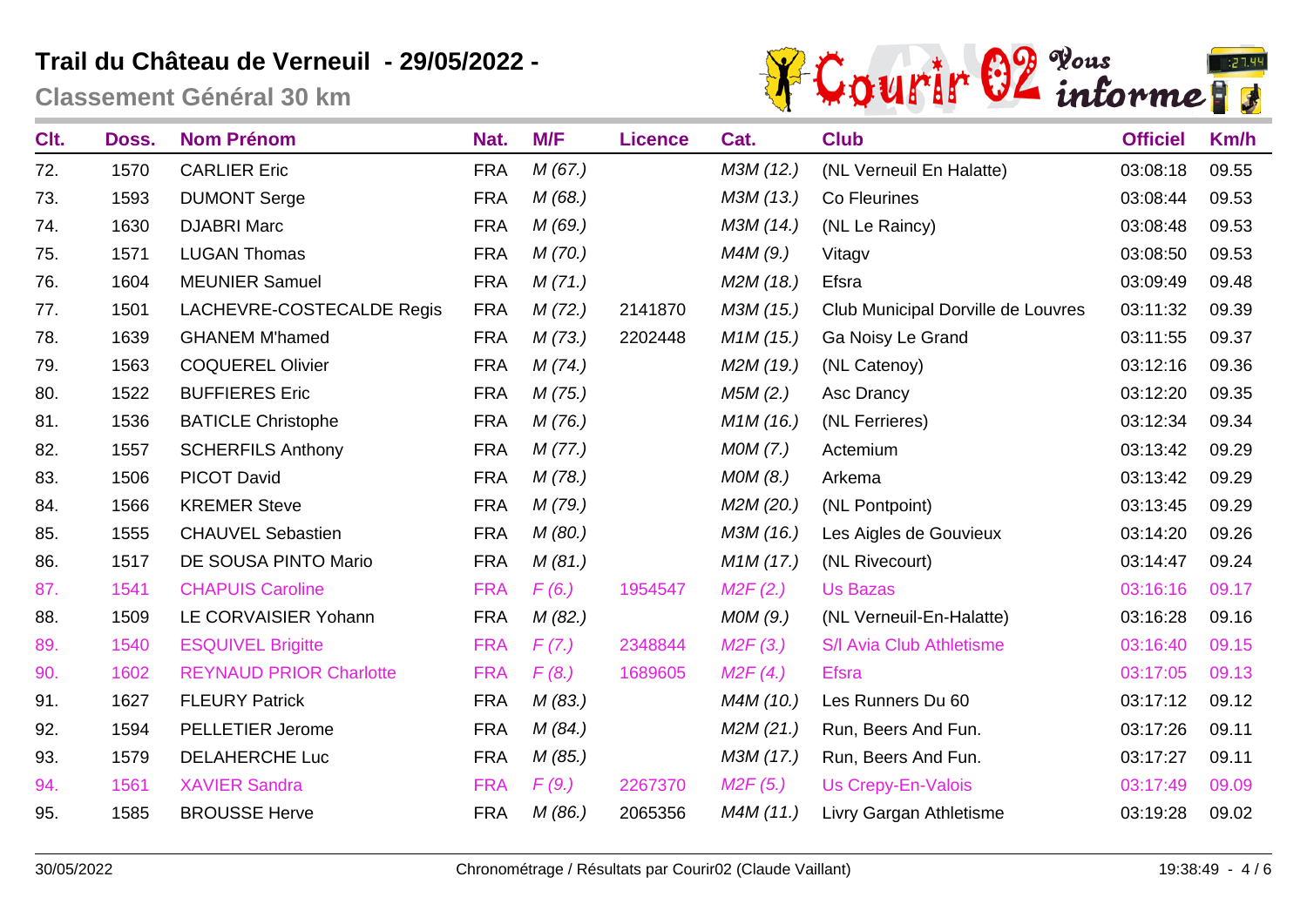

| Clt. | Doss. | <b>Nom Prénom</b>         | Nat.       | M/F     | <b>Licence</b> | Cat.                   | <b>Club</b>                        | <b>Officiel</b> | Km/h  |
|------|-------|---------------------------|------------|---------|----------------|------------------------|------------------------------------|-----------------|-------|
| 96.  | 1531  | <b>MOREA Severine</b>     | <b>FRA</b> | F(10.)  | 1931355        | M3F(2.)                | <b>Cmol Athle Une95</b>            | 03:20:26        | 08.98 |
| 97.  | 1551  | <b>MAGNIEN Guillaume</b>  | <b>FRA</b> | M(87.)  | 1936305        | M2M (22.)              | Club Municipal Dorville de Louvres | 03:20:27        | 08.98 |
| 98.  | 1523  | <b>LEGRAND Rudi</b>       | <b>FRA</b> | M(88.)  | 1945496        | M3M (18.)              | Ac Nord Val D'oise                 | 03:20:39        | 08.97 |
| 99.  | 1500  | <b>DELAHAYE Aldric</b>    | <b>FRA</b> | M (89.) | 2032731        | M3M (19.)              | <b>Asptt Compiegne</b>             | 03:20:40        | 08.97 |
| 100. | 1603  | <b>MAILLOT Anne Laure</b> | <b>FRA</b> | F(11.)  | 1812514        | M3F(3.)                | Efs Reims A. *                     | 03:21:39        | 08.92 |
| 101. | 1614  | <b>SPYCHALA Ludovic</b>   | <b>FRA</b> | M(90.)  |                | M3M (20.)              | (NL Braches)                       | 03:22:57        | 08.86 |
| 102. | 1613  | SOLIER Benjamin           | <b>FRA</b> | M(91.)  |                | M <sub>1</sub> M (18.) | (NL Mareuil Sur Ourcq)             | 03:23:04        | 08.86 |
| 103. | 1636  | <b>CARMONT Gerald</b>     | <b>FRA</b> | M(92.)  |                | M5M (3.)               | (NL Boulogne)                      | 03:23:20        | 08.85 |
| 104. | 1598  | <b>CAGNIARD Olga</b>      | <b>FRA</b> | F(12.)  | 1860825        | M3F(4.)                | <b>Senlis Athle</b>                | 03:24:42        | 08.79 |
| 105. | 1597  | <b>RANDON Denis</b>       | <b>FRA</b> | M(93.)  | 1544270        | M5M (4.)               | Senlis Athle                       | 03:24:42        | 08.79 |
| 106. | 1508  | <b>DUFOUR Stephane</b>    | <b>FRA</b> | M(94)   |                | M3M (21.)              | As Verberie                        | 03:25:25        | 08.76 |
| 107. | 1629  | <b>TRANEL Marc</b>        | <b>FRA</b> | M(95.)  |                | M5M (5.)               | (NL Dieudonne)                     | 03:27:29        | 08.67 |
| 108. | 1576  | <b>CABANEL Celine</b>     | <b>FRA</b> | F(13.)  |                | M2F(6.)                | (NL Sannois)                       | 03:28:06        | 08.65 |
| 109. | 1559  | <b>SOSNIAK Noel</b>       | <b>FRA</b> | M(96.)  |                | M6M(2.)                | As Cosacienne                      | 03:31:27        | 08.51 |
| 110. | 1620  | <b>GUINGANT Charline</b>  | <b>FRA</b> | F(14)   |                | SEF(1.)                | Can Alegria Pros                   | 03:33:45        | 08.42 |
| 111. | 1634  | <b>VALENTIN Olivier</b>   | <b>FRA</b> | M(97.)  |                | M2M (23.)              | Asc Drancy                         | 03:34:48        | 08.38 |
| 112. | 1503  | <b>MONNIER Linda</b>      | <b>FRA</b> | F(15.)  |                | M2F(7.)                | (NL Montmancq)                     | 03:35:53        | 08.33 |
| 113. | 1606  | <b>MARAT James</b>        | <b>FRA</b> | M(98.)  |                | MOM (10.)              | (NL Chambly)                       | 03:38:52        | 08.22 |
| 114. | 1587  | <b>LEONARD Christelle</b> | <b>FRA</b> | F(16.)  |                | M2F(8.)                | <b>Co Fleurines</b>                | 03:38:57        | 08.22 |
| 115. | 1577  | <b>PICOT Emilie</b>       | <b>FRA</b> | F(17.)  |                | M1F(2.)                | (NL Canny Sur Matz)                | 03:39:26        | 08.20 |
| 116. | 1607  | <b>QUENTIN Stephane</b>   | <b>FRA</b> | M (99.) |                | M <sub>1</sub> M (19.) | <b>Clec Chambly Athletisme</b>     | 03:45:58        | 07.96 |
| 117. | 1608  | <b>QUENTIN Pierre</b>     | <b>FRA</b> | M(100.) |                | SEM (9.)               | <b>Clec Chambly Athletisme</b>     | 03:46:00        | 07.96 |
| 118. | 1631  | <b>GOUSY Audrey</b>       | <b>FRA</b> | F(18.)  |                | M1F(3.)                | (NL Antony)                        | 03:46:24        | 07.95 |
| 119. | 1552  | <b>BONNEAU Virginie</b>   | <b>FRA</b> | F(19.)  |                | M1F(4.)                | <b>Happy Runners</b>               | 03:46:55        | 07.93 |